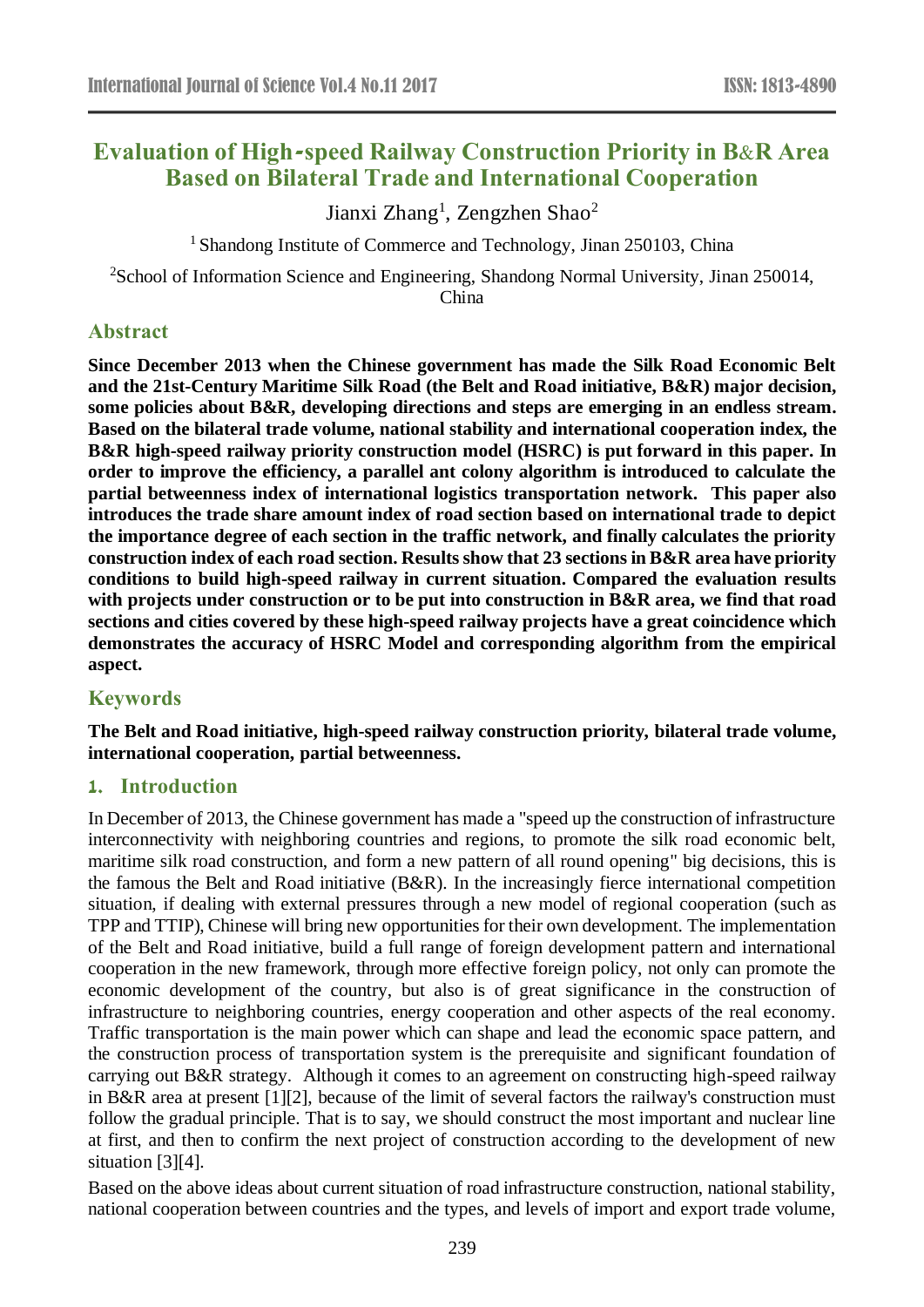this paper proposes a high-speed railway section model -HSRC model in B&R area according to literature. In order to quickly evaluate each section a high-speed railway construction order optimization algorithm  $(HS RCO<sup>2</sup>A)$  based on parallel ant colony optimization algorithm is introduced in this article. In the logistics transportation network defined by many hub cities in B&R area, this algorithm gives full consideration of import and export logistics cost factor and combines with the characteristics of countries or regions. After obtaining the shortest paths from domestic hub cities in China to hub cities in Asia, Europe and Africa using parallel ant colony optimization algorithm, the proposed HSRCO2A algorithm would figure out the partial betweennesses of all hub city vertexes and road sections in B&R area by adding up the number of times they are passed by all shortest paths. Finally, the algorithm is used to calculate the priority construction of the road sections between the hub cities and then determine the priority order of high-speed railway construction.

# **2. HSRC Model**

To be clear, one of the most important intentions of Chinese government putting forward the Belt and Road initiative lies in its high-speed railway technology output. During the rapid development times of international exchange and international trade, constructing long high-speed railway with more than 350 kilometers per hour has becoming the first choice in improving logistics efficiency and reducing logistics costs. Moreover, if Chinese government brings together closely with most Eurasian and African countries and regions, integrates these countries and regions as a world class super economic union through technical cooperation, trade and non-governmental exchanges, it will be not only China's important contribution to promoting stability, regional cooperation and regional development area, but also an important contribution to the world economy and stability. The Belt and Road Initiative is a relatively new concept. Many scholars have finished some researches of highspeed railway construction and management from the policy level in the B&R area but few people carry on the thorough theoretical analysis from the data level. The transportation infrastructure of railways and highways is the most critical factor during the construction of B&R. However, it is more difficult to mobilize funds enthusiasm. The type of logistics transportation from China to Europe and African countries/regions is by land in most cases especially when transporting steel, coal, oil and other bulk materials. So, evaluating of high speed rail priority construction in B&R area to ensure smooth development of B&R area is very useful for countries and regions along the lines. Based on the above thoughts, in order to evaluate the feasibility and urgency of the construction of high-speed railway among cities in B&R area, this paper constructs a high-speed railway construction model: HSRC model. This model considers not only the physical characteristics of the logistics network, such as road length, travel time of road section, but also the external environment characteristics of the logistics network such as national stability, the level of cooperation among countries, and the volume of trade import and export undertaken by some certain road section. The purpose of constructing the HSRC model is to study the characteristics of each road section of the logistics network and each hub city from several aspects, which is the significance of constructing the HSRC model. For convenience sake, several concepts are defined below.

Definition 1 Transportation network of B&R Refers to the logistics transportation network which consists of many hub cities and highway/ railway roads within the range of B&R area, defined as graph G.

Define G= (N, L), symbol N is the set of nodes representing all hub cities and symbol n is the number of nodes. Suppose that all roads are bidirectional and symbol L is the set of all road sections in B&R area, l is the number of road sections. The symbol di represents China domestic city node and symbol oj represents foreign city node in B&R area excluding China. According to the actual needs of this article, the node set N is divided into two subsets D and A, which represent the set of domestic urban nodes and the set of foreign urban nodes respectively. And we define  $D = \{d_i | i = 1, 2, ..., C_1\}$ ,  $A = \{a_j | j = 1, 2, ..., C_n\}$ 1,2, ...,  $C_2$ }, where C1 and C2 represent the number of domestic cities and foreign cities respectively and C1+C2=n. Define  $G_D = (D, L')$  where  $L' = \{ \langle i', j' \rangle | i', j' \in D \}$  and  $G_A = (A, L'')$  where  $L'' = \{ \langle i'', j'' \rangle | i', j'' \rangle | i', j'' \in D \}$  $|i'', j'' \in A$ . Symbol GD is a subgraph of G which consists of node set D and road section set  $L'$ , symbol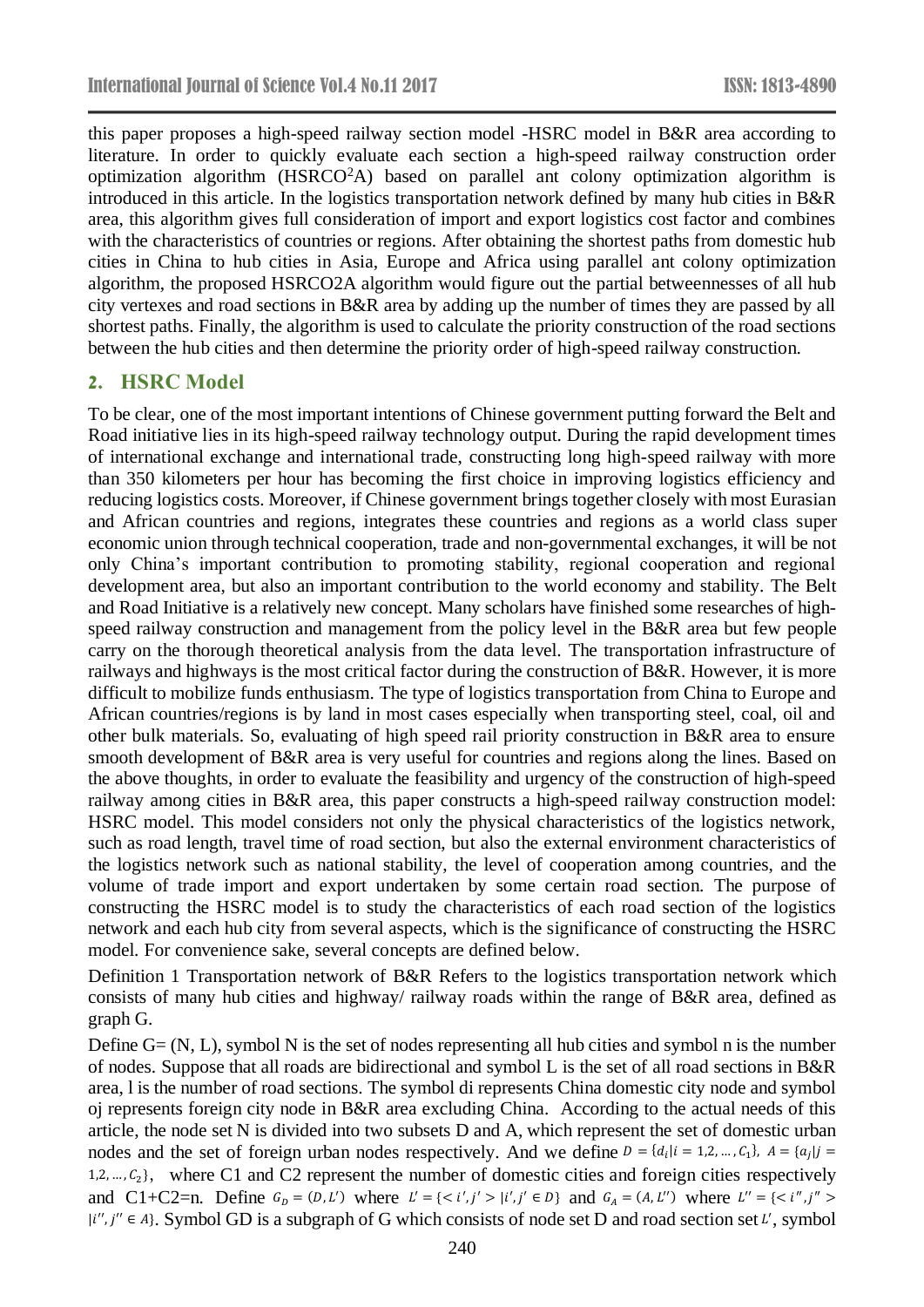GA is also a subgraph of G which consists of node set A and road section set  $L''$ . Obviously we have  $G_D \subset G$ ,  $G_A \subset G$  and  $G_D \cup G_A \subset G$ .

Definition 2 Country comprehensive cooperation index (CC) Refers to the level or depth of cooperation between China and countries or regions along the B&R.

Parameter CCk represents the kth country cooperation index with China which is related to the country cooperation evaluation index ce, country non-stability index ns and the volume of import / export between China and country k ie. Country cooperation evaluation index ce is positively correlated with five factors between China and country k as: policy communication degree pcd, infrastructure connectivity degree icd, trade unimpeded degree tud, fund flow degree ffd and popular sentiment degree psd, which are positively correlated with volume of import and export too. Define a country's national instability index  $ns^k \in [0,1]$ . The greater the value is, the more unstable the country is. Based on the above parameters, we define

$$
CCk = (1 - nsk)(\varphi_1 c ek + \varphi_2 i ek)
$$
 (1)

In equation (1), we have  $ce^k = f(pcd^k, icd^k, tud^k, fdd^k, psd^k)$ , where  $f(\cdot)$  is the function of country cooperation evaluation index ce. Obviously, the higher the country cooperation evaluation index, the more stable the political situation of the country, the greater the value of import and export with China and the higher the country's comprehensive cooperation index with China, or vice versa. As the index ranges are diverse from each other, it is needed for normalization when calculated. The national instability indexes are shown in Table 1. When calculating the national instability index for each country in B&R region, it is necessary to comprehensively consider and accumulate the corresponding values of various unstable factors, and then normalize them. For a stable country k, we define  $ns^k = 0$ .

Definition 3 Weighted logistics time of road section. Refers to the logistics time between two adjacent nodes in B&R region. The weighted logistics time comes from the traditional travel time, taking into account the transport mode, the country's comprehensive cooperation index and the length of the road and other factors. When  $\forall d_i \in D$  and  $\forall a_i \in A$ , if  $\langle i, j \rangle \in L$ , the weighted logistics time of road section  $\langle i, j \rangle$ is defined as

$$
t'_{ij} = \tau (1 - C C_j^{kj}) t_{ij} \tag{2}
$$

In formula (2),  $t_{ij}$  is even travel time of road section  $\langle i, j \rangle$  under current transportation mode,  $\tau > 0$  is an adjustable parameter, and  $cc_j^{k_j}$  is the comprehensive cooperation index of country kj. If two city hubs are from outside China, that is to say, when  $\forall a_i \in A, \forall a_j \in A, \text{if } \langle i, j \rangle \in L$ , the weighted logistics time of road section  $\langle i, j \rangle$  is defined as formula (3) below.

$$
t'_{ij} = \tau (1 - \frac{cc_i^{ki} + cc_j^{kj}}{2}) t_{ij}
$$
 (3)

In formula (3), both city hubs  $a_i$  and  $a_j$  are not come from China. Using the theory of complex network and link prediction mechanism [5][6], according to the known network structure we can predict the unknown relationship between nodes. Based on the above theories, we believe that the possibility of cooperation among cities in countries with good relations with China is also greater considering China's strong leadership in B&R area. Accordingly, if use the mean value of the two countries' comprehensive cooperation index with China as the two countries' comprehensive cooperation index, we may obtain the weighted logistics time of road section  $\langle i, j \rangle$ .

Definition 4 Optimal path in Logistics transportation. Here refers to the logistics and transportation optimal paths between the hub cities in China and the country's key cities in B&R area. When  $\forall d_i \in D$ and  $\forall a_j \in A$ , we define the symbol LOPij as the optimal path of road section  $\langle i, j \rangle$ . The optimal path in logistics transportation is calculated by weighted logistics time of road sections. It is generally known that there are so multiple feasible paths between two city hubs in different countries or regions that we need to choose the best path among them. Based on the above, we may define the shortest logistics transportation time as Min  $T_{ij} = \sum_{m=0}^{M-1} t'_{q_m q_{m+1}}$ , where  $q0=i$ ,  $qM=j$ , vertexes q1 till qM-1 are intermediate nodes and M>0 is the number of road sections in optimal path LOPij.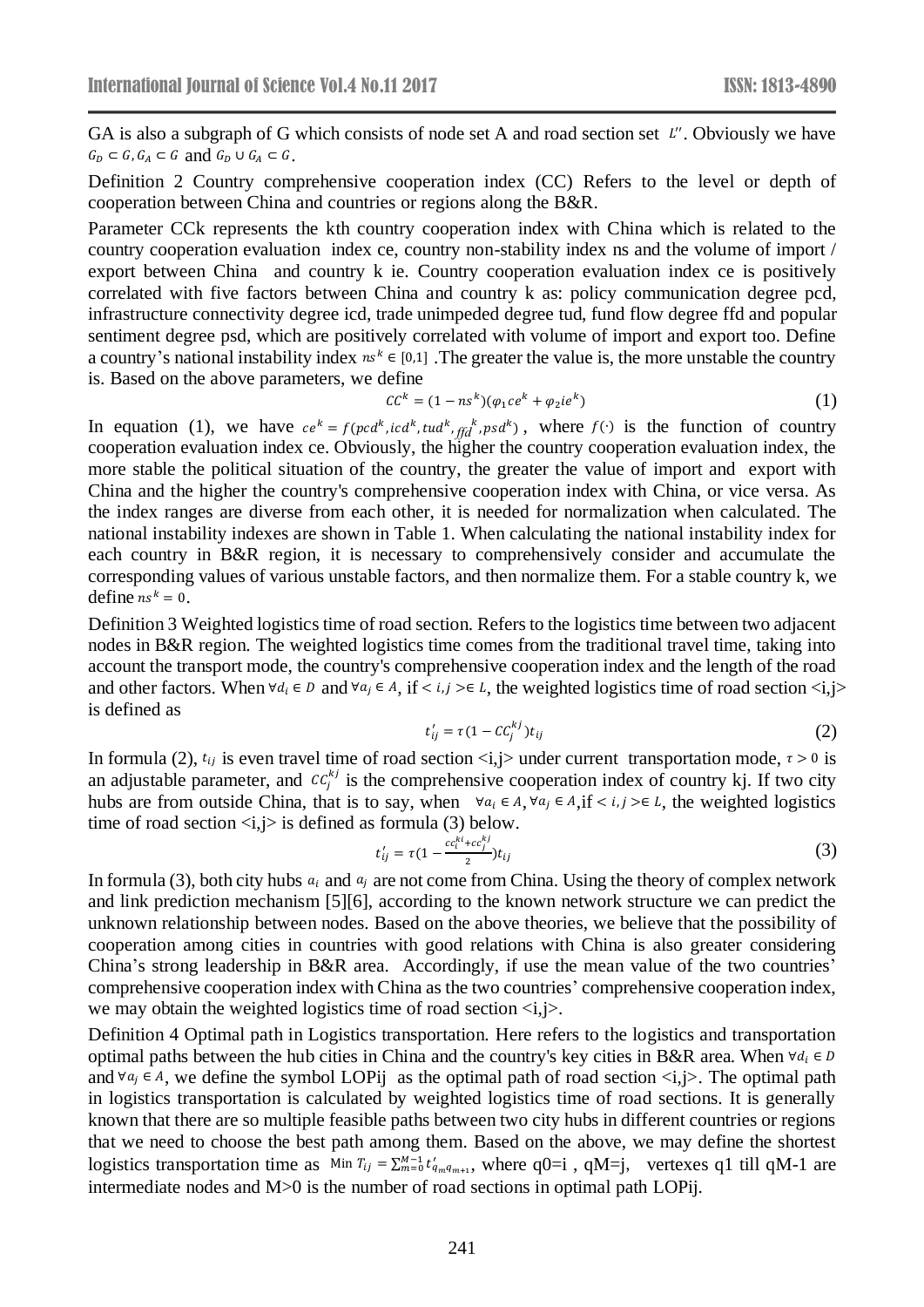Definition 5 Partial betweenness (pb). Includes partial vertex betweenness and partial edge betweenness, means the number of times that each city node (vertex) or each road section (edge) is passed by all optimal paths, named pbv(partial betweenness of vertex) and pbe(partial betweenness of edge). The term betweenness comes from the field of complex networks which reflects the importance of nodes or edges in the whole network topology[1] . In this article partial betweenness (pb) is redefined because of our specific structure of graph G: the former is obtained by considering all shortest paths of every vertex, whereas the latter is calculated by considering all shortest paths of every vertex from sub-graph GD to every vertex from sub-graph GA and not including the shortest paths within Sub-graph GD or GA. The larger the value of the parameter pb, the more important the vertex or edge. From the point of view of the construction of high-speed railway, those road sections determined by high-scoring regional transportation hubs and logistics road sections may be more suitable for beginning high-speed railway construction as soon as possible in order to promote the rapid development of B&R.

Definition 6 Trade share amount of road section (ts). In the course of import and export trade with China, the logistics cost is allocated to the road section according to the length of the road section. As shown in Fig. 1, when  $n_i$ ,  $n_j \in N$ ,  $\lt i, j \gt \in L$ , there are several Chinese domestic city hubs in the right dashed frame and several city hubs of other countries or regions in B&R area. Suppose there are P optimal routes named Route1 until RouteP through road section  $\langle i, j \rangle$ . Define the logistics cost of optimal path p equal as lcp, the length of the road as llp,  $p \in [1, 2, ..., P]$ , and dij is the real length of road section  $\langle i, j \rangle$ , then we may calculate the trade share amount of road section  $\langle i, j \rangle$  as

$$
ts_{ij} = d_{ij} \cdot \sum_{p=1}^{P} \frac{lc_p}{ll_p} \tag{4}
$$



Fig. 1 Diagram of trade share amount of road section  $\langle i, j \rangle$ 

To a certain extent, the trade volume explains the importance of the road section in the whole logistics transportation network. Formula (4) indicates that the more the number of optimal lines is, the higher the cost (lcp/llp) of the optimal line itself bears, and the road section would be more likely to play an important role in the constructing process of B&R infrastructure.

Definition 7 Importance of road section (si). It means the importance of one certain road section  $\langle i, j \rangle$ in B&R area during the process of import and export trade. This index is closely related to the partial betweenness of road section  $\langle i, j \rangle$ , the partial betweenness of vertex i and j, and the trade share amount of road section  $\langle i, j \rangle$ . When  $n_i, n_j \in N, \langle i, j \rangle \in L$ , the importance of road section is defined as

$$
si_{i,j} = \beta_1 pbe(i,j) + \beta_2(\text{avg}(pbv_i, pbv_j) + \beta_3 t s_{ij}
$$
\n
$$
(5)
$$

In formula (5), parameters pbe, pbv and ts are positive to variable si, where  $\beta_1$ ,  $\beta_2$ ,  $\beta_3$  > 0 and  $\beta_1 + \beta_2 +$  $\beta_3 = 1$ . It's obvious that he bigger the values of betweenness, the greater the trade volume of the road section, the higher the urgency of the construction of high-speed railway.

## **3. Evaluation Algorithm of High-speed Railway Construction Priority: HSRCO<sup>2</sup>A**

#### **3.1 Introduction of Parallel Ant Colony Algorithm**

Ant colony optimization algorithm is a heuristic search strategy and it works well when solving various combinatorial optimization problems. Because of the characteristics of randomness of the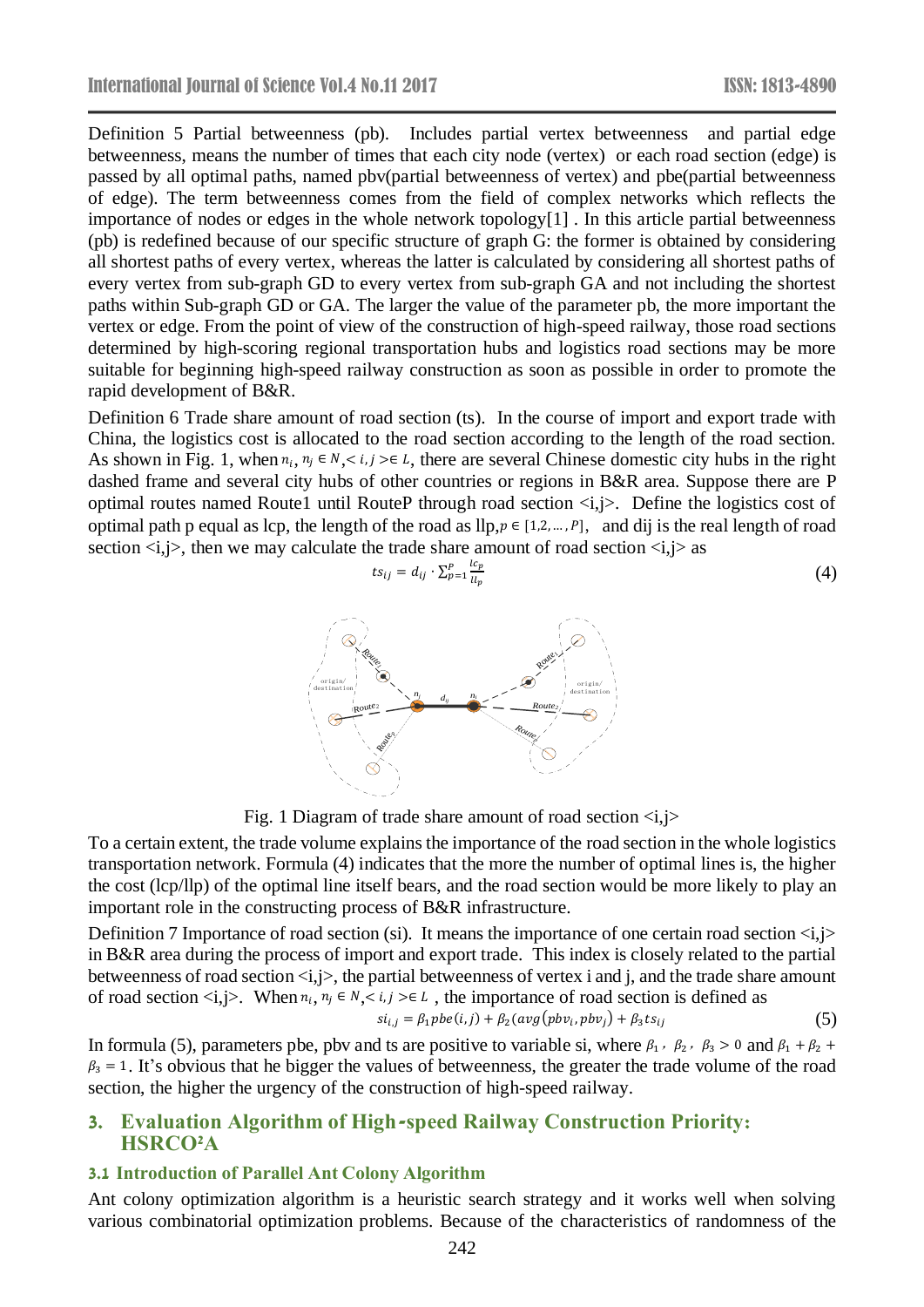traditional ant colony optimization algorithm, the optimization time is very long. In order to solve the shortcomings of the traditional ant colony optimization algorithm, in addition to the initial solution for a variety of optimization, as well as pheromone for a variety of dynamic updates, more and more researchers have parallelized ant colony algorithm [7]. The parallel model of ant colony algorithm is divided into 3 categories: independent parallel ant colony optimization algorithm, master-slave parallel ant colony optimization algorithm and coarse-grain parallel ant colony optimization algorithm. Taking into account the relative independence of the optimal paths in this research, an independent parallel ant colony optimization algorithm can be used to solve it. The so-called independent parallel ant colony algorithm, that is, a large ant colony is divided into multiple subgroups, each ant independently maintain their own ant colony pheromone matrix. And independent commitment to a search task, its purpose is to make full use of the parallel advantages of multi-core to improve the system optimization.

#### **3.2 HSRCO2A algorithm based on parallel ant colony optimization algorithm**

The main purpose of the HSRCO2A algorithm is to evaluate the possibility of building high-speed railway between adjacent city hubs within the B&R network G. Based on the target and the parallel ant colony algorithm, the algorithm of HSRCO2A is given below.

| <b>Algorithm</b>                                                                                                                                                                                                                                                                                                                                                                                                                                                                                                                      |
|---------------------------------------------------------------------------------------------------------------------------------------------------------------------------------------------------------------------------------------------------------------------------------------------------------------------------------------------------------------------------------------------------------------------------------------------------------------------------------------------------------------------------------------|
| Step1 Initialization. Input the national instability index ns, cooperation evaluation index ce and the value of import and export                                                                                                                                                                                                                                                                                                                                                                                                     |
| trade with China ie. Construct logistics transportation network G and input length of each road section, type of road                                                                                                                                                                                                                                                                                                                                                                                                                 |
| section (highway or railway) and even travel speed of each road section. Determine the value of the following                                                                                                                                                                                                                                                                                                                                                                                                                         |
| parameters as $\varphi_1$ , $\varphi_2$ , $\tau$ , $\beta_1$ , $\beta_2$ , and $\beta_3$ .                                                                                                                                                                                                                                                                                                                                                                                                                                            |
| Step2 Normalization. Normalize such parameters as cooperation evaluation index ce, the national instability index ns and the                                                                                                                                                                                                                                                                                                                                                                                                          |
| value of import and export trade with China ie.                                                                                                                                                                                                                                                                                                                                                                                                                                                                                       |
| <b>Step3</b> Calculation of the important indicators. Calculate comprehensive cooperation indexes $(CC_k, k=1,2,,K)$ of all overseas                                                                                                                                                                                                                                                                                                                                                                                                  |
| countries and regions in B&R area with formula (1) after that obtain the travel time $t_{ij}$ of each road section, calculate                                                                                                                                                                                                                                                                                                                                                                                                         |
| weighted logistics time of road sections $t'_{ij}$ between the hub cities in China and other urban hub cities in B&R area                                                                                                                                                                                                                                                                                                                                                                                                             |
| according to formula (2), and calculate the other weighted logistics time of road sections $t'_{ij}$ between urban hub cities of                                                                                                                                                                                                                                                                                                                                                                                                      |
| other countries and regions (excluding China) on the basis of formula (3).                                                                                                                                                                                                                                                                                                                                                                                                                                                            |
| <b>Step 4</b> Solution of optimal path. Based on the weighted logistics time of road section $t'_{ij}$ , calculate P optimal paths from Set D                                                                                                                                                                                                                                                                                                                                                                                         |
| (which includes several Chinese hub cities) to Set A in B&R area using parallel ant colony optimization algorithm.                                                                                                                                                                                                                                                                                                                                                                                                                    |
| <b>Step5</b> Solution of importance index of road section. Based on the above p optimal paths and the volumes of import and exports<br>between other countries / regions and China, figure out partial betweennesses ( <i>pbv</i> and <i>pbe</i> ) of all vertexes and road<br>sections in graph G, synchronously obtain the logistics cost and length of every path $(lc_p, ll_p, p=1,2,,P)$ . Figure out<br>the trade share amount (ts) and importance index (si) of each road section in graph G according to formula (4) and (5). |
| a zhi avanta an                                                                                                                                                                                                                                                                                                                                                                                                                                                                                                                       |

**Step 6** Evaluation of high-speed railway construction priority. Sort all road sections  $\langle i,j \rangle$  in descending order according to their importance indexes (*si*). Based on the above operation, obtain a priority road section set in which the road section need to be constructed firstly.

The above algorithm adopts parallel ant colony optimization algorithm to solve the optimal path p (Step4). According to the idea of ant colony optimization algorithm, the key steps include pheromone dynamic updating mechanism and transition probability solving strategy. In this article, define the initial value for road section <  $i, j \geq \epsilon$  as  $\tau_{ij}(0)$ , and we have the following pheromone updating formula

$$
\tau_{ij}(t+1) = (1-\rho)\tau_{ij}(t) + \Delta \tau_{ij}
$$
\n
$$
(6)
$$

In formula (6),  $\rho \in (0,1]$  is called evaporation parameter and  $(1 - \rho)$  means the remaining ratio of pheromone in one certain road section from time t to t+1. Parameter  $\Delta \tau_{ij} = \sum_{q=1}^{Q} \Delta \tau_{ij}^q$  is the pheromone increment in road section  $\langle i,j \rangle$  and  $\Delta \tau_{ij}^q$  is the pheromone increment of ant q on the section where Q is the number of ants. Hence, the transition probability of ant q from hub city i to j is

$$
p_{ij}^q(t) = \begin{cases} \frac{[\tau_{ij}(t)]^{\alpha} \cdot [\eta_{ij}]^{\beta}}{\sum_{r \in allowed_q} [\tau_{ir}(t)]^{\alpha} \cdot [\eta_{ir}]^{\beta}} & j \in allowed_q\\ 0 & otherwise \end{cases} \tag{7}
$$

In formula (7), parameters  $\alpha$  and  $\beta$  are greater than 0, parameter  $\eta_{ij} = \frac{1}{t_i^2}$  $\frac{1}{t'_{ij}}$  is so-called visibility parameter. Parameter  $allowed_q = \{N - tabu_q\}$  is the city set which ant q is allowed to enter into, where  $tabu_q$  is called tabu list of ant q (the list is also a city set which ant q has already passed through.).

In the algorithm, C1 ant populations are generated according to Chinese hub Cities set D (C1 is the amount of Chinese Cities). Each ant population is put on a Chinese city vertex and execute ant colony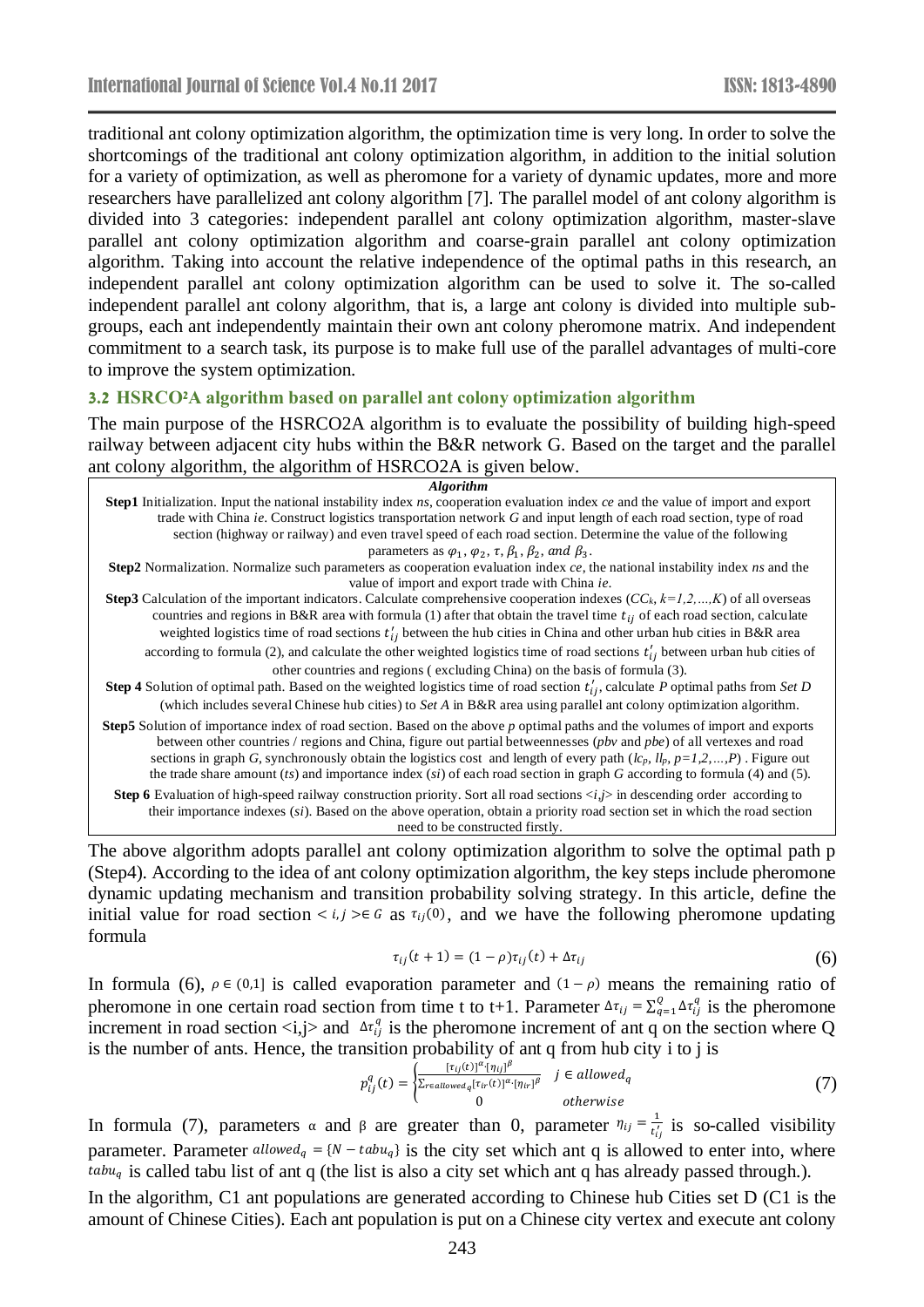optimization algorithm in parallel. All ants want to find their destination vertex (a hub city in B&R area excluding China) as soon as possible and every population manages its own change of pheromone and transition probability. Moreover, the maximum number of iterations is needed to setup. When all ant populations finish all P shortest paths would be output.

### **4. Experiments and Analysis**

#### **4.1 Data preparation and parameters**

For verifying the feasibility of constructing high-speed railway in B&R area, we design the following experiment. The road network G and parameters of road sections in G are shown in Fig. 2, where there are 67 hub city vertexes and 288 road sections and all the sections are connected by highway or railway. Experimental data come from literature [8] and official websites of Chinese state council. The contents in Table 1 describes the stability characteristics of countries along the B&R area, Table 2 contains evaluation data of cooperation between China and other countries / regions within B&R area. From Table 2 we find that the cooperation types can be divided into four types: deep cooperation, rapid promotion, gradually expanding and to-be-strengthened. And the volume of import and export trade between China and other countries / regions in B&R area in 2015 is shown in Table 3. Data of a handful of countries count only the first 11 months of 2015 and in Table 3 we marked these countries with an asterisk. According to the actual needs of the system, we let  $\varphi_1 = \varphi_2 = 0.5$ ,  $\tau = 1$  and  $\beta_1 = \beta_2 =$  $0.3, \beta_3 = 0.4$ . In parallel ant colony algorithm, parameter PopSize equals 8 (the number of populations), parameter population equals 20 (amount of ants in an ant population), parameter  $\rho$  equals 0.10 (evaporation coefficient), and parameter MaxI equals 1000 (the maximum iteration number). Other parameters can be adjusted according to the current situation.

| country/region name                                                                                             | Unstable factor                                 | score |
|-----------------------------------------------------------------------------------------------------------------|-------------------------------------------------|-------|
| Russia (with China), USA (with China)                                                                           | geopolitical game of great powers               | 0.2   |
| Kyrgyzstan, Tajikistan, Uzbekistan, India,<br>Palestine, Israel                                                 | territorial dispute                             | 0.5   |
| Philippines, Vietnam, Malaysia                                                                                  | Sovereignty dispute with the South<br>China Sea | 0.5   |
| Kyrgyzstan, Afghanistan, Burma, Thailand,<br>Pakistan, Yemen, Egypt, Greece                                     | Political instability                           | 1.0   |
| Kazakhstan, Uzbekistan, Tajikistan, Kyrgyzstan,<br>Turkmenistan, Afghanistan, Syria, Iraq, Thailand,<br>Myanmar | Facing non-traditional security<br>problems     | 0.2   |

|  |  |  |  |  |  |  | Table 2. Cooperation evaluation index between China and other countries / region in B&R area |
|--|--|--|--|--|--|--|----------------------------------------------------------------------------------------------|
|--|--|--|--|--|--|--|----------------------------------------------------------------------------------------------|

| Ranking        | Country / region | Score | Type               | Ranking | Country $/$<br>region | Score | Type                      |
|----------------|------------------|-------|--------------------|---------|-----------------------|-------|---------------------------|
|                | Russian          | 85.09 | deep               | 33      | Israel                | 39.98 |                           |
| 2              | Kazakhstan       | 81.25 | cooperation        | 34      | Maldives              | 38.63 |                           |
| 3              | Thailand         | 74.01 |                    | 35      | Jordan                | 38.39 |                           |
| $\overline{4}$ | Pakistan         | 72.40 |                    | 36      | Turkmenistan          | 37.71 |                           |
| 5              | Indonesia        | 71.33 |                    | 37      | Romania               | 37.43 | $to$ -be-<br>strengthened |
| 6              | Vietnam          | 70.74 | rapid<br>promotion | 38      | Kuwait                | 36.81 |                           |
| 7              | Malaysia         | 69.89 |                    | 39      | Azerbaijan            | 36.66 |                           |
| 8              | Singapore        | 69.22 |                    | 40      | Georgia               | 35.94 |                           |
| 9              | Mongolia         | 67.62 |                    | 41      | Bulgaria              | 34.17 |                           |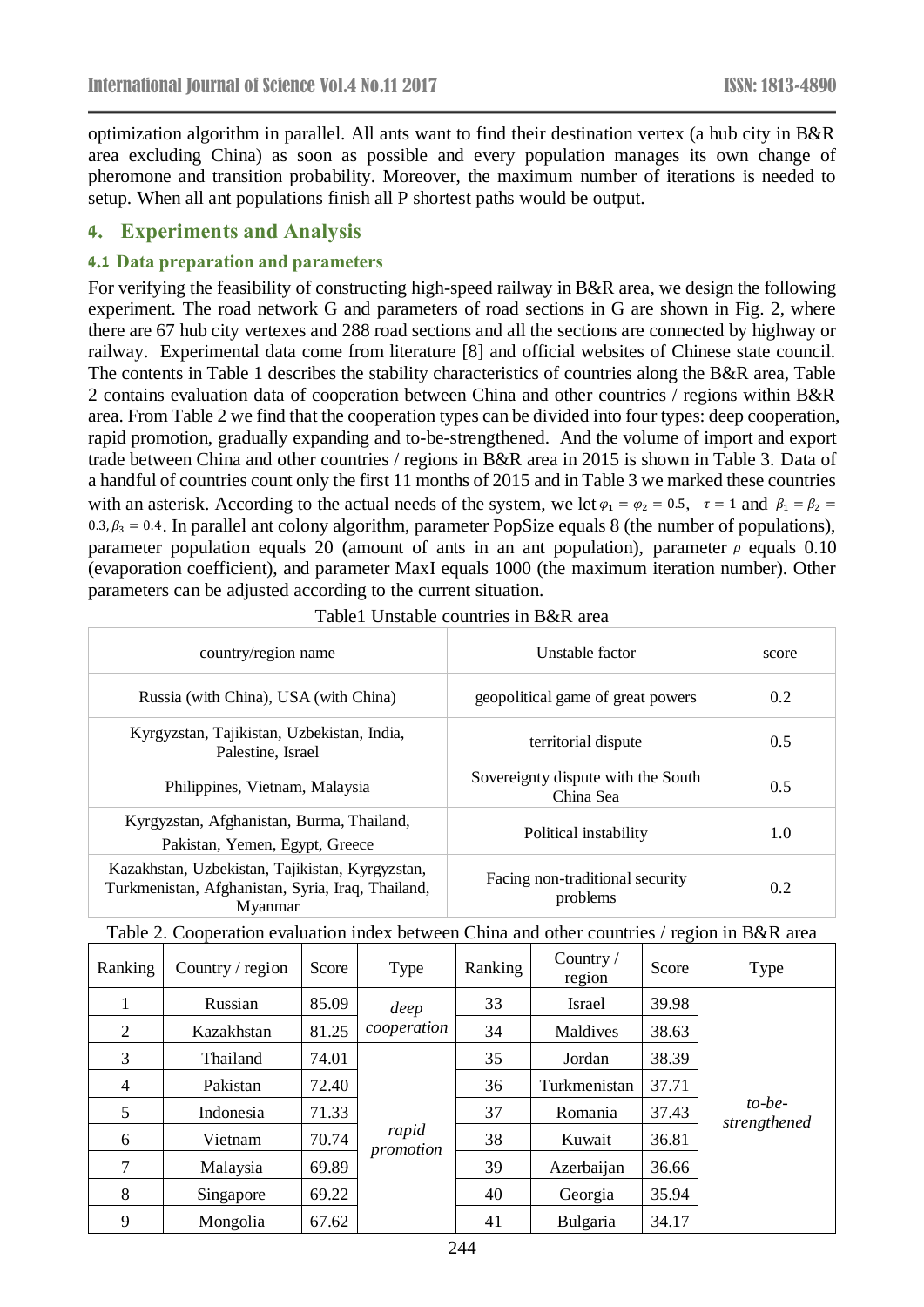| 10      | Laos                                      | 65.98 |           | 42    | <b>Brunei</b>             | 33.27 |
|---------|-------------------------------------------|-------|-----------|-------|---------------------------|-------|
| 11      | Turkey                                    | 62.45 |           | 43    | Slovakia                  | 32.42 |
| 12      | Poland                                    | 61.82 |           | 44    | Bahrain                   | 30.82 |
| 13      | Myanmar                                   | 61.43 |           | 45    | Armenia                   | 30.34 |
| 14      | Sri Lanka                                 | 61.34 |           | 46    | Afghanistan               | 30.00 |
| 15      | Cambodia                                  | 60.98 |           | 47    | Oman                      | 27.10 |
| 16      | The United Arab<br>Emirates               | 58.26 |           | 48    | Iraq                      | 25.83 |
| 17      | Egypt                                     | 57.99 |           | 49    | Slovenia                  | 25.22 |
| 18      | India                                     | 57.74 |           | 50    | Croatia                   | 24.89 |
| 19      | Kyrgyzstan                                | 57.22 |           | 51    | Lithuania                 | 24.87 |
| 20      | <b>Belarus</b>                            | 56.58 |           | 52    | Albania                   | 24.50 |
| 21      | Iran                                      | 56.43 |           | 53    | Timor-Leste               | 24.33 |
| 22      | Tajikistan                                | 53.40 |           | 54    | Estonia                   | 23.79 |
| 23      | Saudi Arabia                              | 51.66 |           | 55    | Montenegro                | 22.31 |
| 24      | Hungary                                   | 51.49 | gradually | 56    | Lebanon                   | 22.20 |
| 25      | Qatar                                     | 49.32 | expanding | 57    | Latvia                    | 21.67 |
| 26      | Uzbekistan                                | 49.10 |           | 58    | Macedonia                 | 21.52 |
| 27      | Nepal                                     | 47.73 |           | 59    | Syria                     | 20.75 |
| 28      | Czech                                     | 47.05 |           | 60    | Moldova                   | 19.26 |
| 29      | The Philippines                           | 46.33 |           | 61    | Yemen                     | 18.73 |
| 30      | The People's<br>Republic of<br>Bangladesh | 46.32 |           | 62    | Bosnia and<br>Herzegovina | 16.83 |
| 31      | Ukraine                                   | 43.75 |           | 63    | Palestine                 | 13.66 |
| 32      | Serbia                                    | 42.68 |           | 64    | Bhutan                    | 8.67  |
| Average |                                           |       |           | 43.55 |                           |       |

## Table 3. Trade volume of import and export between China and countries / regions in B&R area in 2015

| Country / region | Export/import/<br>total volume | Country / region | Export/import/<br>total volume |
|------------------|--------------------------------|------------------|--------------------------------|
| Russia           | 348.00/332.60/680.6            | Maldives         | 1.73/0.00/1.73                 |
| Kazakhstan*      | 78.28/53.38/131.66             | Jordan           | 34.27/2.88/37.14               |
| Thailand         | 382.93/371.70/754.6            | Turkmenistan     | 7.73/71.09/78.82               |
| Pakistan         | 164.50/24.77/189.3             | Romania          | 31.63/12.97/44.60              |
| Indonesia        | 343.42/198.88/542.30           | Kuwait           | 38.00/75.00/113.00             |
| Vietnam          | 661.24/298.42/595.70           | Azerbaijan       | 4.39/2.23/6.62                 |
| Malaysia         | 439.90/533.00/972.90           | Georgia          | 7.69/0.44/8.13                 |
| Singapore        | 520.08/275.56/795.70           | Bulgaria         | 10.43/7.49/17.92               |
| Mongolia         | 15.72/37.79/53.50              | <b>Brunei</b>    | 14.09/0.97/15.10               |
| Laos             | 12.27/15.54/27.80              | Slovakia         | 27.90/22.40/50.30              |
| Turkey           | 186.17/29.48/215.70            | Bahrain          | 10.10/1.10/11.20               |
| Poland           | 142.80/27.3/170.10             | Armenia          | 1.14/2.16/3.30                 |
| Myanmar          | 96.55/56.25/152.80             | Afghanistan      | 3.64/0.12/3.76                 |
| Sri Lanka        | 43.05/2.59/45.64               | Oman             | 21.00/151.00/172.00            |
| Cambodia         | 37.65/6.67/44.30               | Iraq             | 79.11/126.78/205.89            |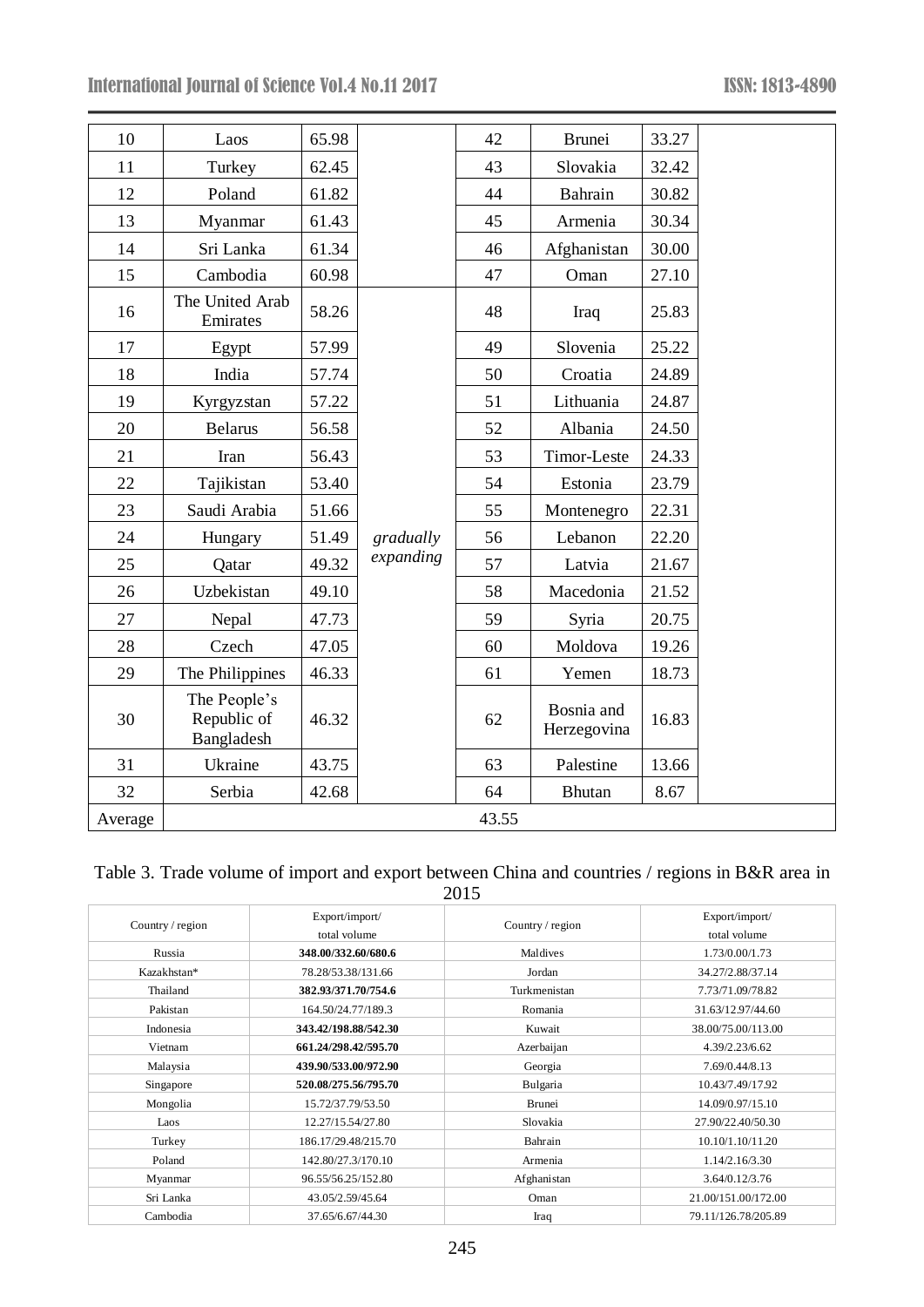| The United Arab Emirates               | 371.00/115.00/486.00 | Slovenia               | 20.90/2.90/23.80 |
|----------------------------------------|----------------------|------------------------|------------------|
| Egypt                                  | 119.60/9.20/128.80   | Croatia                | 9.85/1.12/10.97  |
| India                                  | 582.40/133.80/716.20 | Lithuania              | 12.06/1.38/13.44 |
| Kyrgyzstan*                            | 39.31/0.55/39.86     | Albania                | 4.30/1.29/5.59   |
| <b>Belarus</b>                         | 7.49/10.11/17.60     | Timor-Leste            | 1.06/0.01/1.10   |
| Iron                                   | 177.91/160.51/338.40 | Estonia                | 9.53/2.35/11.88  |
| Tajikistan*                            | 16.42/0.45/16.87     | Montenegro             | 1.34/0.25/1.59   |
| Saudi Arabia                           | 217.00/300.00/517.00 | Lebanon                | 22.9/0.10/23.00  |
| Hungary                                | 52.00/28.70/80.70    | Latvia                 | 10.20/1.50/11.70 |
| Qatar                                  | 22.78/46.12/68.90    | Macedonia              | 0.86/1.33/2.19   |
| Uzbekistan*                            | 20.56/11.19/31.75    | Syria                  | 10.24/0.03/10.27 |
| Nepal                                  | 8.34/0.32/8.66       | Moldova                | 1.00/0.21/1.21   |
| Czech                                  | 82.30/27.80/110.10   | Yemen                  | 14.30/9.00/23.30 |
| The Philippines                        | 266.73/189.76/456.50 | Bosnia and Herzegovina | 0.61/0.54/1.15   |
| The People's Republic of<br>Bangladesh | 139.01/8.06/147.10   | Palestine              | 0.71/0.00/0.71   |
| Ukraine                                | 35.20/35.60/70.74    | <b>Bhutan</b>          | 0.10/0.00/0.10   |
| Serbia                                 | 4.15/1.34/5.49       |                        |                  |
| Israel                                 | 65.90/20.70/86.60    |                        |                  |

Source: Department of general affairs of the People's Republic of China; unit: USD

#### **4.2 Results and analysis**

According to formula (1), (2) and (3), the values of comprehensive cooperation index (CCk, in Table 4) and weighted logistics time of road section  $(t_{ij})$  are calculated which are shown in Table 4 and Table 5 below. Results in Table 4 indicate that the following 10 countries / regions' comprehensive cooperation index are higher, including Vietnam, Russia, Saudi Arabia, the United Arab Emirates, India, Iran, Thailand, Turkey, Poland and Oman. However, the following 5 countries / region's comprehensive cooperation index are very low instead, including Kyrgyzstan, Macedonia, Moldova, Montenegro and Afghanistan. Analysis shows that countries with higher comprehensive cooperation indexes tend to have a relatively stable domestic political situation and a large scale international trade, whereas those countries with very low comprehensive cooperation indexes tend to have a more chaotic domestic political situation and the international trade volume is very small. And like Mongolia, Pakistan and other countries, although from the geopolitical point of view they are neighbors of China, because of the international trade volume is small or domestic political chaos their comprehensive cooperation indexes are only at the secondary position. Of course, the comprehensive index of cooperation is only the environmental characteristics of urban hubs and road sections. Therefore, it does not mean that they must be in the first place in the construction of highspeed railway. Topological characteristic of a road section in physical network is also taken into account when evaluating whether or not a high-speed railway should be constructed early.

| $1.000$ $\ldots$ comprehensive cooperation matrix (CCK) |                                                      |                |                                        |  |  |  |
|---------------------------------------------------------|------------------------------------------------------|----------------|----------------------------------------|--|--|--|
| Country/region                                          | Comprehensive cooperation<br>index(CC <sup>k</sup> ) | Country/region | Comprehensive cooperation<br>index(CC) |  |  |  |
| <b>Vietnam</b>                                          | 0.453                                                | Jordan         | 0.021                                  |  |  |  |
| <b>Russia</b>                                           | 0.323                                                | Laos           | 0.017                                  |  |  |  |
| Saudi Arabia                                            | 0.272                                                | Slovenia       | 0.013                                  |  |  |  |
| The United Arab<br><b>Emirates</b>                      | 0.256                                                | Lebanon        | 0.012                                  |  |  |  |
| India                                                   | 0.188                                                | <b>Belarus</b> | 0.011                                  |  |  |  |
| Iran                                                    | 0.125                                                | Bulgaria       | 0.01                                   |  |  |  |
| <b>Thailand</b>                                         | 0.119                                                | Uzbekistan     | 0.009                                  |  |  |  |
| <b>Turkey</b>                                           | 0.115                                                | Lithuania      | 0.008                                  |  |  |  |
| <b>Poland</b>                                           | 0.091                                                | Latvia         | 0.007                                  |  |  |  |

Table 4. Comprehensive cooperation index (CCk)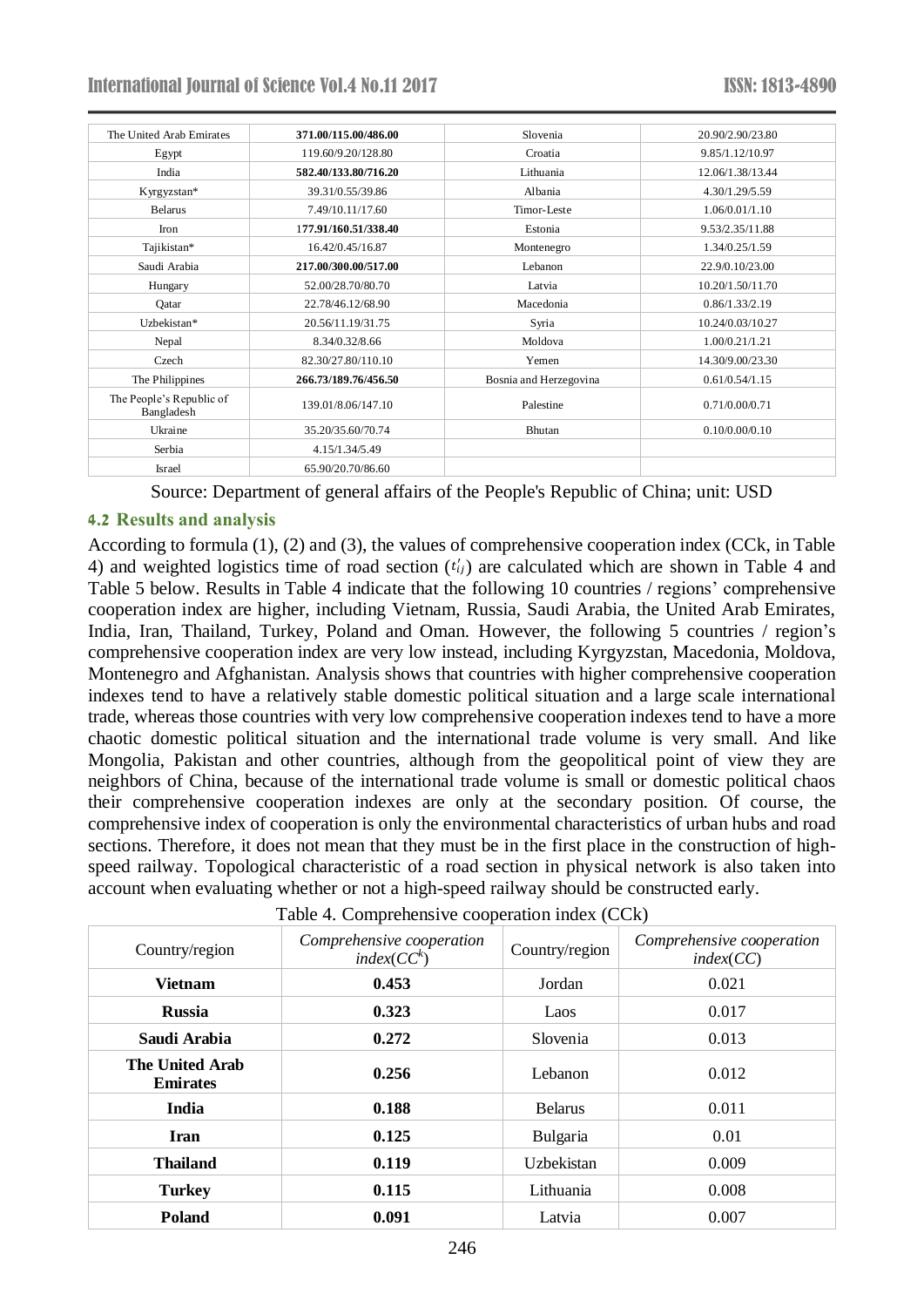| Oman                                   | 0.09  | Yemen              | 0.007 |
|----------------------------------------|-------|--------------------|-------|
| The People's Republic of<br>Bangladesh | 0.078 | Bahrain            | 0.007 |
| Kuwait                                 | 0.06  | Estonia            | 0.007 |
| Czech                                  | 0.059 | Croatia            | 0.006 |
| Kazakhstan                             | 0.05  | Nepal              | 0.006 |
| Hungary                                | 0.044 | Tajikistan         | 0.005 |
| Egypt                                  | 0.042 | Georgia            | 0.005 |
| Pakistan                               | 0.041 | Azerbaijan         | 0.005 |
| Qatar                                  | 0.038 | Serbia             | 0.004 |
| Israel                                 | 0.037 | Albania            | 0.004 |
| Iraq                                   | 0.032 | Syria              | 0.004 |
| Mongolia                               | 0.031 | Armenia            | 0.003 |
| Turkmenistan                           | 0.03  | Kyrgyzstan         | 0.002 |
| Slovakia                               | 0.027 | Macedonia          | 0.002 |
| Cambodia                               | 0.026 | Moldova            | 0.001 |
| Romania                                | 0.025 | Montenegro         | 0.001 |
| Myanmar                                | 0.025 | <b>Afghanistan</b> | 0.001 |
| Ukraine                                | 0.023 |                    |       |

According the calculated shortest paths we can obtain the betweennesses of each city and each road section within graph G, then the importance indexes of each road section are figured out. The values of road sections are shown in Table 7 in descending order. According to the importance index, we divide all sections into three levels. The first level is the most important section set which are located in the hub of the whole road network. From the urgency of the construction of high-speed railway they are the most urgent because of their abilities of connectivity and sharing the logistics flow. Because of the remote location, the common international relationship with China, and the general level of domestic political stability and other issues, road sections sets of the second and third level especially the third level sections haven't the construction conditions for high-speed railway in the present situation.

Table 5 Importance Index of Road Sections in B&R area (first level)

| No. | Road Section  | $\leq$ Origin City, Destination City $>$    | Origin country/region,<br>Destination country/region | Importance Index |
|-----|---------------|---------------------------------------------|------------------------------------------------------|------------------|
| 1   | <23,27>       | <ulan bator,="" novosibirsk=""></ulan>      | Mongolia, Russia                                     | 23.2448          |
| 2   | <26,27>       | <moscow, novosibirsk=""></moscow,>          | Russia, Russia                                       | 19.6384          |
| 3   | $<$ 35,65 $>$ | <guwahati, kunming=""></guwahati,>          | India, China                                         | 19.6233          |
| 4   | <3,2>         | <ashkhabad, tashkent=""></ashkhabad,>       | Uzbekistan, Turkmenistan                             | 10.3901          |
| 5   | < 60, 1>      | $\triangle$ Almaty, Urumqi $\triangleright$ | China, Kazakhstan                                    | 9.7328           |
| 6   | $<$ 31,29>    | <phnom hanoi="" penh,=""></phnom>           | Vietnam, Kampuchea                                   | 6.7839           |
| 7   | <38,2>        | <ashkhabad, tehran=""></ashkhabad,>         | Turkmenistan, Iran                                   | 6.1020           |
| 8   | < 61,23       | <erenhot, bator="" ulan=""></erenhot,>      | China, Mongolia                                      | 5.4808           |
| 9   | <4,3>         | <biches kell,="" tashkent=""></biches>      | Kyrgyzstan, Uzbekistan                               | 5.0623           |
| 10  | $<$ 44,38>    | <baghdad, tehran=""></baghdad,>             | Iraq, Iran                                           | 4.9581           |
| 11  | $<$ 49,44 $>$ | <riyadh, baghdad=""></riyadh,>              | Saudi Arabia, Iraq                                   | 4.6583           |
| 12  | <64,31>       | <nanning, hanoi=""></nanning,>              | China, Vietnam                                       | 4.5824           |
| 13  | $<$ 31,30 $>$ | <hanoi, vientiane=""></hanoi,>              | Vietnam, Laos                                        | 3.8709           |
| 14  | $<$ 37,35 $>$ | <islamabad, guwahati=""></islamabad,>       | India, Pakistan                                      | 3.4324           |
| 15  | $<$ 30,28>    | <vientiane, bangkok=""></vientiane,>        | Laos, Thailand                                       | 2.9596           |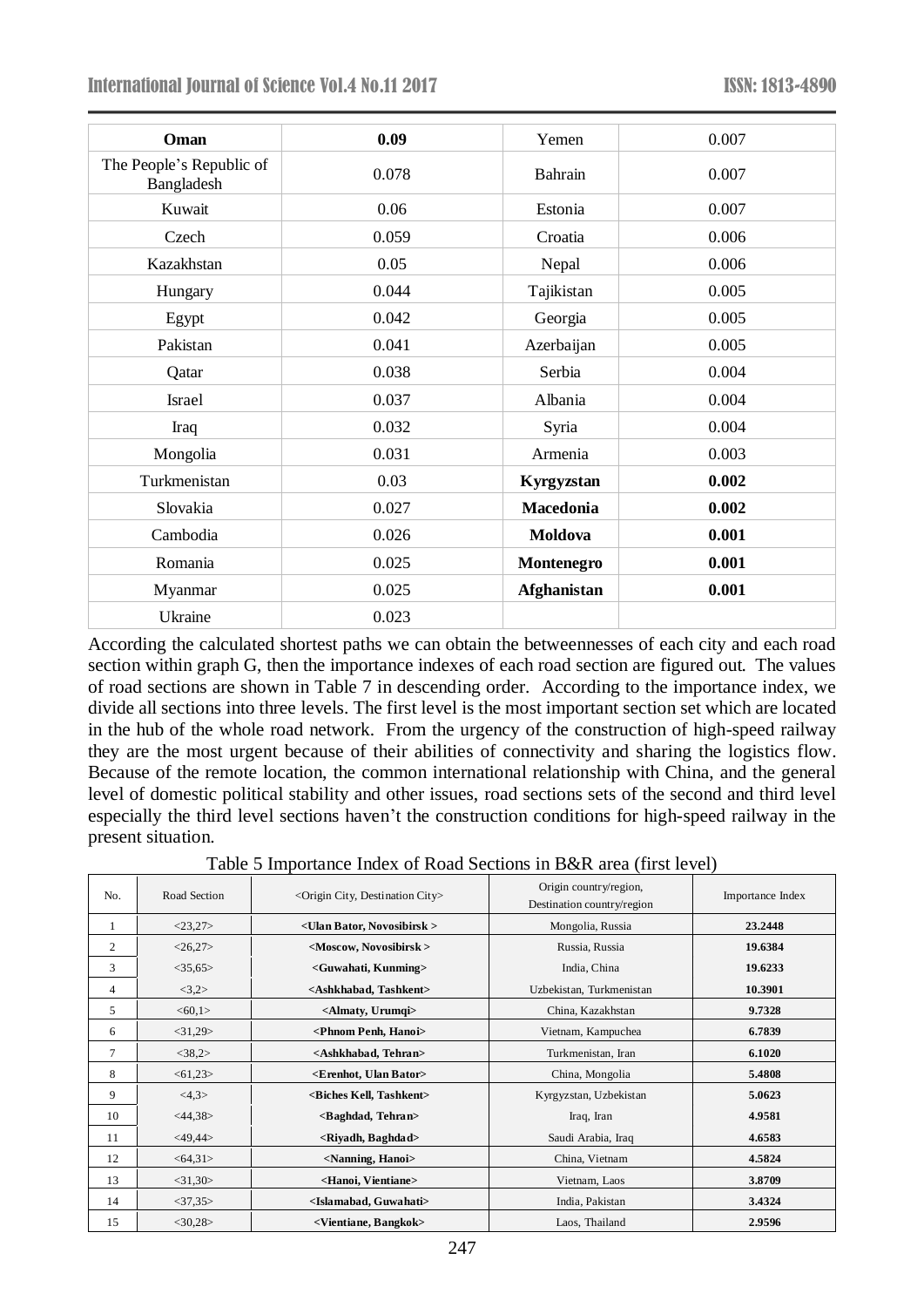| 16 | < 65.33>            | $\leq$ Kunming, Navpyidaw $>$             | China, Burma           | 2.8850 |
|----|---------------------|-------------------------------------------|------------------------|--------|
| 17 | < 52,49             | <dubai, rivadh=""></dubai,>               | UAE, Saudi Arabia      | 2.3909 |
| 18 | $<$ 37,36 $>$       | <islamabad, delhi="" new=""></islamabad,> | India, Pakistan        | 2.0047 |
| 19 | <26,6>              | <moscow, minsk=""></moscow,>              | Russia, Belarus        | 1.9350 |
| 20 | <60.0>              | <urumqi, astana=""></urumqi,>             | China, Kazakhstan      | 1.7149 |
| 21 | <4,1>               | <biches almaty="" kell,=""></biches>      | Kyrgyzstan, Kazakhstan | 1.3584 |
| 22 | $<\!\!42,\!26\!\!>$ | <tbilisi, moscow=""></tbilisi,>           | Georgia, Russia        | 1.1088 |
| 23 | <26,10>             | <moscow, kiev=""></moscow,>               | Russia. Ukraine        | 1.0179 |
| 24 | <25,6>              | $\leq$ St Petersburg, Minsk $>$           | Russia, Belarus        | 0.8509 |
| 25 | < 9,6               | $\langle$ Warsaw, Minsk $\rangle$         | Belarus, Poland        | 0.8127 |

Based on the data and results of this article we get the following conclusions:

1) Aspect in international high-speed railway construction. Combined with the trade volume of import and export between China and other countries / regions in B&R area in 2015, the following 23 road sections needs to carry out high-speed railway construction as soon as possible: <Ulan Bator, Novosibirsk >, <Moscow, Novosibirsk >, <Guwahati, Kunming>, <Ashkhabad, Tashkent>, <Almaty, Urumqi>, <Phnom Penh, Hanoi>, <Ashkhabad, Tehran>, <Erenhot, Ulan Bator>, <Biches Kell, Tashkent>, <Baghdad, Tehran>, <Riyadh, Baghdad>, <Nanning, Hanoi>, <Hanoi, Vientiane>, <Islamabad, Guwahati>, <Vientiane, Bangkok>, <Kunming, Naypyidaw>, <Dubai, Riyadh>, <Islamabad, New Delhi>, <Moscow, Minsk>, <Urumqi, Astana>, <Biches Kell, Almaty>, <Tbilisi, Moscow> and <Moscow, Kiev>, . The following conclusions are obtained from different angles. From the political stability of the country, there are 65.22% of the road sections belonging to politically stable countries / regions. From the point of view of international cooperation with China, 78.26 % of the countries have close ties with China (CCk>=0.04, according to Table 4), and 13.03% of countries have common relations with China (CCk>=0.01, according to Table 4). From the perspective of the national economic strength, 69.56% of the road sections belong to the economically developed countries or share with China. According to the public documents, From 2015 to the end of 2016 the high-speed railway projects under construction or to be put into construction in B&R area include The Hungarian- Serbia railway (from Budapest to Belgradey), China - Laos high-speed railway project (from Mohan to Vientiane via Boten), China Thailand railway planning (from Bangkok to Nakhon Ratchasima Kh), Moscow to Kazan high-speed rail project in Russia and China Mongolia high-speed railway project (Zeck cross-border standard gauge railway project). Road sections and cities covered by these railway projects have a great coincidence with Table 7 which demonstrates the accuracy of the model and algorithm from the empirical aspect.

2) Aspect in China domestic High-speed railway construction. To promote the construction of infrastructure along the Belt and Road China has started the large-scale high-speed railway construction in recent years. In September 2015, Manchuria City has begun to build a high-speed railway which reserves entrance to Russian. In March 2016, the Chinese government decided to construct high-speed railway from Kunming City to Shanghai City, Guangzhou City and Beijing City respectively. In May 2016, a number of projects in border city Erenhot are included in "13th Five-Year" railway development plan of the Inner Mongolia Autonomous Region. In September 2016, National Development and Reform Commission approved a railway project feasibility study report from Guiyang City to Nanning City. In December 2016, Urumqi - Huoerguosi high-speed railway was included in the key construction projects of the Chinese government and to be put into construction in 2018. And Huoerguosi City is located in the central part of the Asia Europe economic plate, covering densely populated areas and economically developed areas of five Central Asian countries, she is China's best choice of opening to the west, expanding foreign trade and enhancing exchanges in Central Asia. The above projects involved Manchuria City, Kunming City, Erenhot City, Urumqi City, Nanning City and Beijing city, the capital of china. These cities are Chinese extremely important hub cities in the Belt and Road initiative. It is clear that the Chinese government has been doing massive preparatory work for the international high-speed railway infrastructure construction.